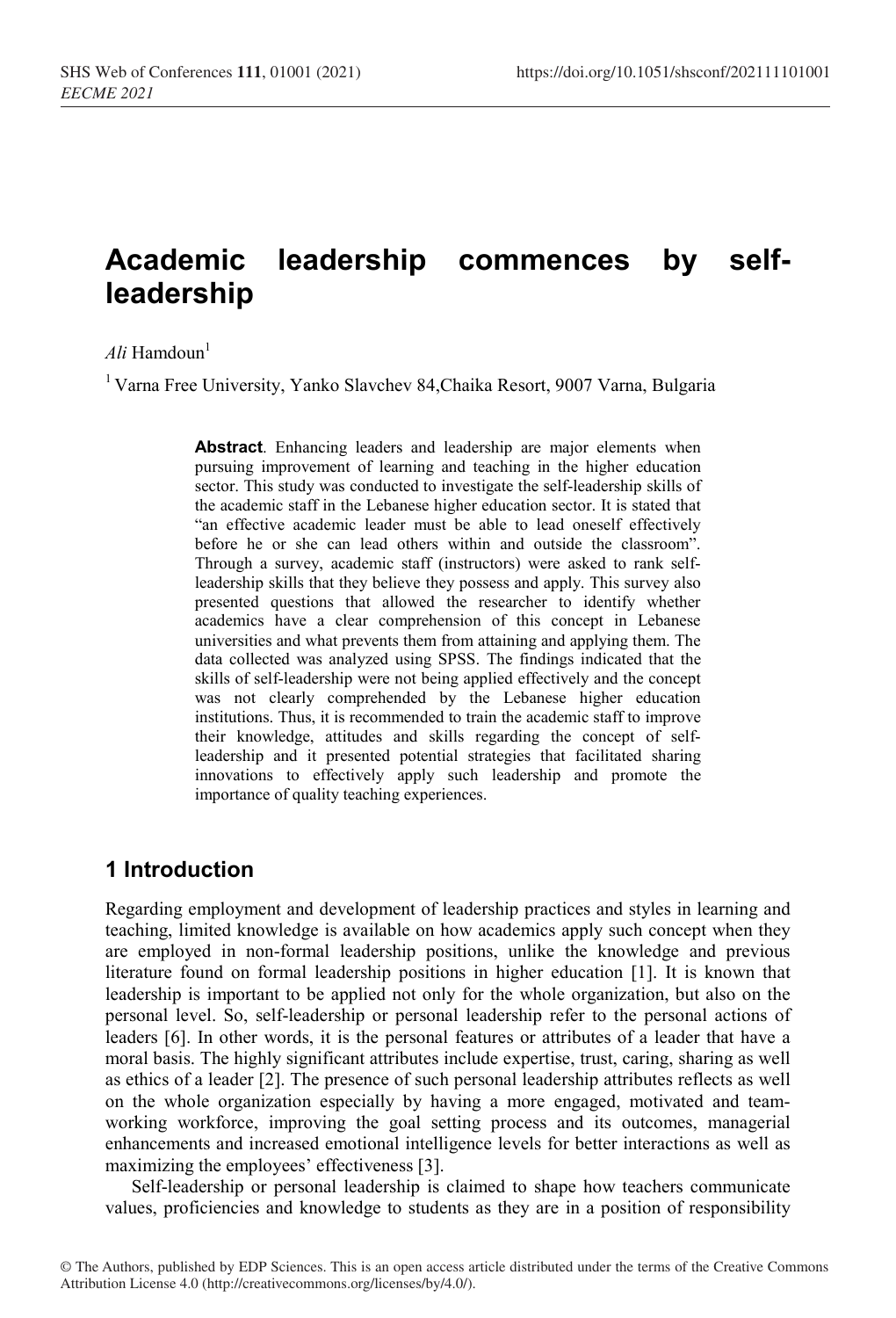when it comes to preparing learners for a successful career path. Thus, strong selfleadership is deemed to be vital component to an effective teacher leadership implementation and is a key factor in the students' learning process and career preparedness [5].

That's why, this study's target is to acknowledges strategies and skills of self-leadership of academics in the Lebanese universities and their attitude towards the matter. In addition, the study aims at identifying any barriers that might be inhibiting the acquisition and practices of self-leadership strategies in order to provide recommendations to overcome such obstacles and improve the implementation of the concept in the higher educational sector of Lebanon.

Therefore, this study was guided by the following research questions:

− To what extent are university instructors aware of self-leadership, its strategies and skills?

− What are the barriers that prevent instructors to acquire and practice the strategies and skills of self-leadership?

## **2 Leadership and Self-Leadership**

Constant researches are being conducted in order to explore the vital activities and manners for leadership that lead to an effective implementation. Browning claims that leadership is considered to be a sophisticated art that starts with self-leadership [9]. According to Hersey and Blanchard's situational theory of leadership, when applying such leadership, an emotional response is most likely to be triggered in followers in addition to an affect on their performance that will be noticed [10], unlike the leaders that displays command and coercive practices in order to engage or empower their followers [11, 12].

In the teaching profession, self-leadership is essential as it is all about shaping attitudes of and providing knowledge to their learners. Having self-leadership attributes, or even acquiring them on the way, will aid them in making decisions, self-expression and building experience and expertise [13].

When speaking of self-leadership, it is important to focus on self-awareness or selfdiscovery and self-acceptance. However, a predecessor of self-awareness exists, that is selfreflection. Self-reflection aims at looking at ones' own life, experiences and reactions to circumstances in order to understand oneself more [15]. Once self-reflection is achieved, self-discovery or self-awareness follows in order to know what personal development goals does one wants to achieve, how can one improve performance and enhance one's whole life. Once sufficient self-awareness is developed, the person must now accept and be knowledgeable of his or her own strengths and weaknesses [16]. Unfortunately, a large number of teachers tend to focus on daily tasks rather than focusing on what they want to offer to their learners on the long-run, thus they lose their ideal selves and fail in selfdiscovery [14].

In addition, leaders should take into consideration elements out of their own control when aiming to improve what they want and can improve [17]. Thus, self-awareness of all attributes should be a step forward to achieving one's ideal self. Effective leadership means the ability of a leader to control his or her thoughts and behavior to avoid any conflicts and this is a significant factor of self-acceptance. For instance, with poor performers, having bad feelings and emotions can closely affect decisions made in leadership positions, unlike the influential leaders who transform such feelings into learning opportunities and work hard on themselves in order to succeed in the future [18,19]. Therefore, successful leaders are those who not only meet their teams' and followers' expectations but also provide them with a good vision of their future. So, self-acceptance acknowledges that the person is good enough to lead others noting that there is always room for improvement [20-23]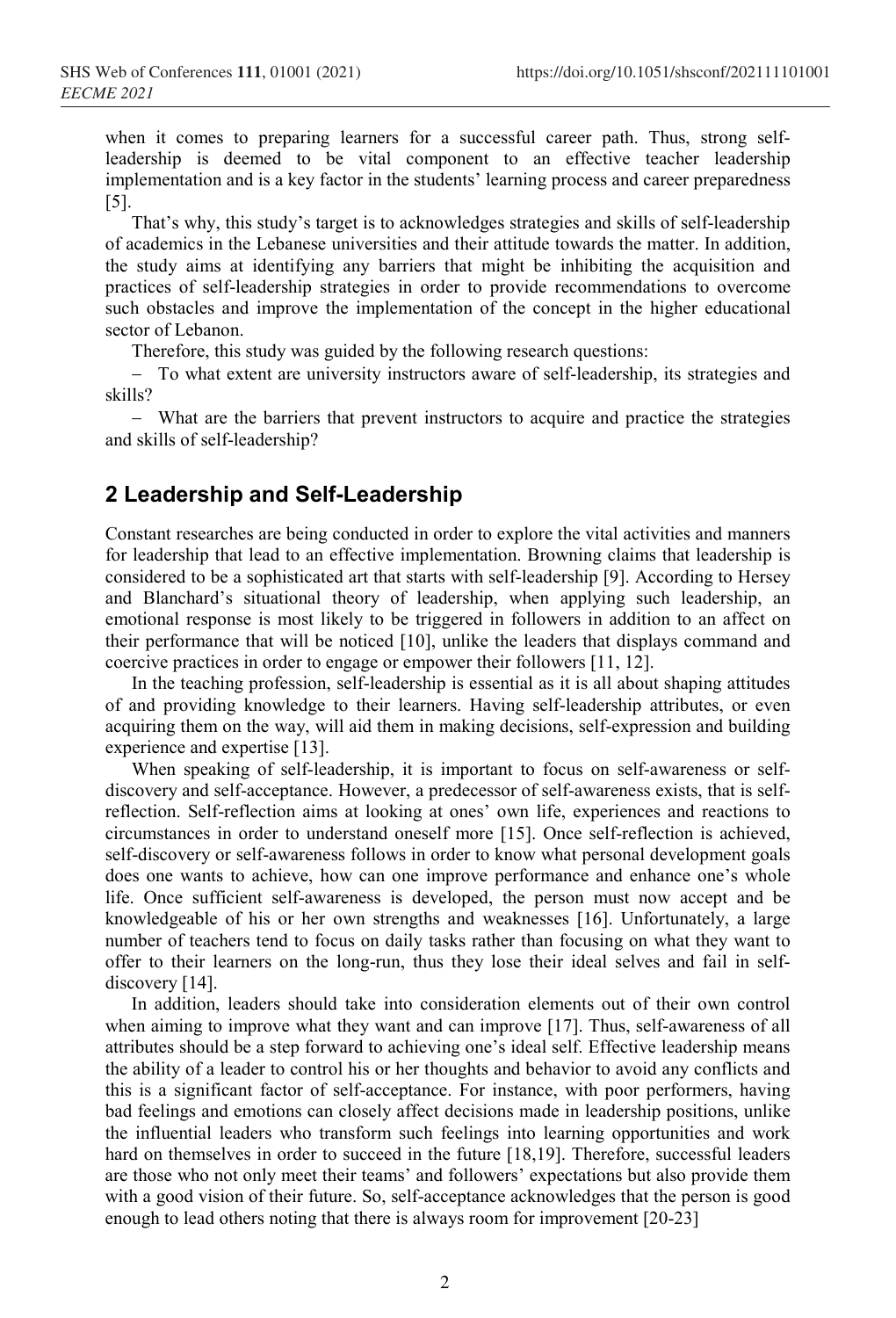# **3 Self-Leadership Strategies and Principles**

Self-leadership allows you to remove any barriers and provides a person loads of opportunities. Through it, people can know themselves, accept themselves and lead others for the purpose of professional as well as personal success.

Moreover, the majority of effective leaders of self-managing teams adopt behaviors that enable self-leadership strategies such as self-observation, self-goal setting and self-reward, and this was later expanded under a label named "thought self-leadership" [24]. Thought self-leadership allows employees to achieve the goals of well-being as well as superior efficiency and it was demonstrated in training programs [25]. The outcomes of thought selfleadership training included improved intellectual performance, increased enthusiasm and motivation, higher job satisfaction, and diminished nervousness.

Researchers have also researched the internal and external precedents of self-leadership on both the personal and organizational levels [27]. With its significance to individual selfleadership, studies have shown that internal predecessors on an individual level target internal or natural rewards and 'thought self-leadership' as people who choose their work positions on such basis and entrench their careers with impulsively stimulating duties more likely come to be self-leading in their workplace. Furthermore, such internal predecessors exist on a group level, which will in turn affect the whole organization [28].

Referring to previous literature, various principles and strategies exist when targeting self-leadership which include behavior-focused strategies, natural reward strategies, and constructive thought pattern strategies [26, 29]. Regarding behavior-focused ones, these include self-observation. Self-observation refers to increasing a person's own awareness of the time and reason of adopting certain behaviors. It is a kind of self-awareness that is essential for altering or diminishing ineffective and unproductive behaviors.

As for the natural reward strategies, these include self-goal setting as well as selfreward, which aim at creating situations of motivation or reward by intrinsically pleasurable features of the task or activity.

When setting one's goals, specific behavioral objective of various situations will be created and when rewarding one's self, the reward may be tangible or intangible and is given every time a certain goal is achieved.

Finally, constructive thought pattern strategies are those that include self-control and self-management that aid in determining and substituting unfitting beliefs and assumptions, mental images and optimistic self-talk. In self-control, the unexpected circumstances must be expected in order to anticipate the response to challenges. As for self-management, it helps rate emotions and reflect on alternative strategies you can use to adapt to the context in the following time.

Therefore, there are various self-leadership strategies that can be adopted and if done correctly, will breed effective teacher leadership and improve the way teachers lead and shape their students.

# **4 Methodology**

This study investigates the expertise in self-leadership in higher education in Lebanon. It's based upon self-leadership academic research, perspectives of expertise, and analysis of surveys conducted. The questionnaire was founded on guidelines derived from both previous literature and expertise and were distributed to investigate the approval of the mentioned variable.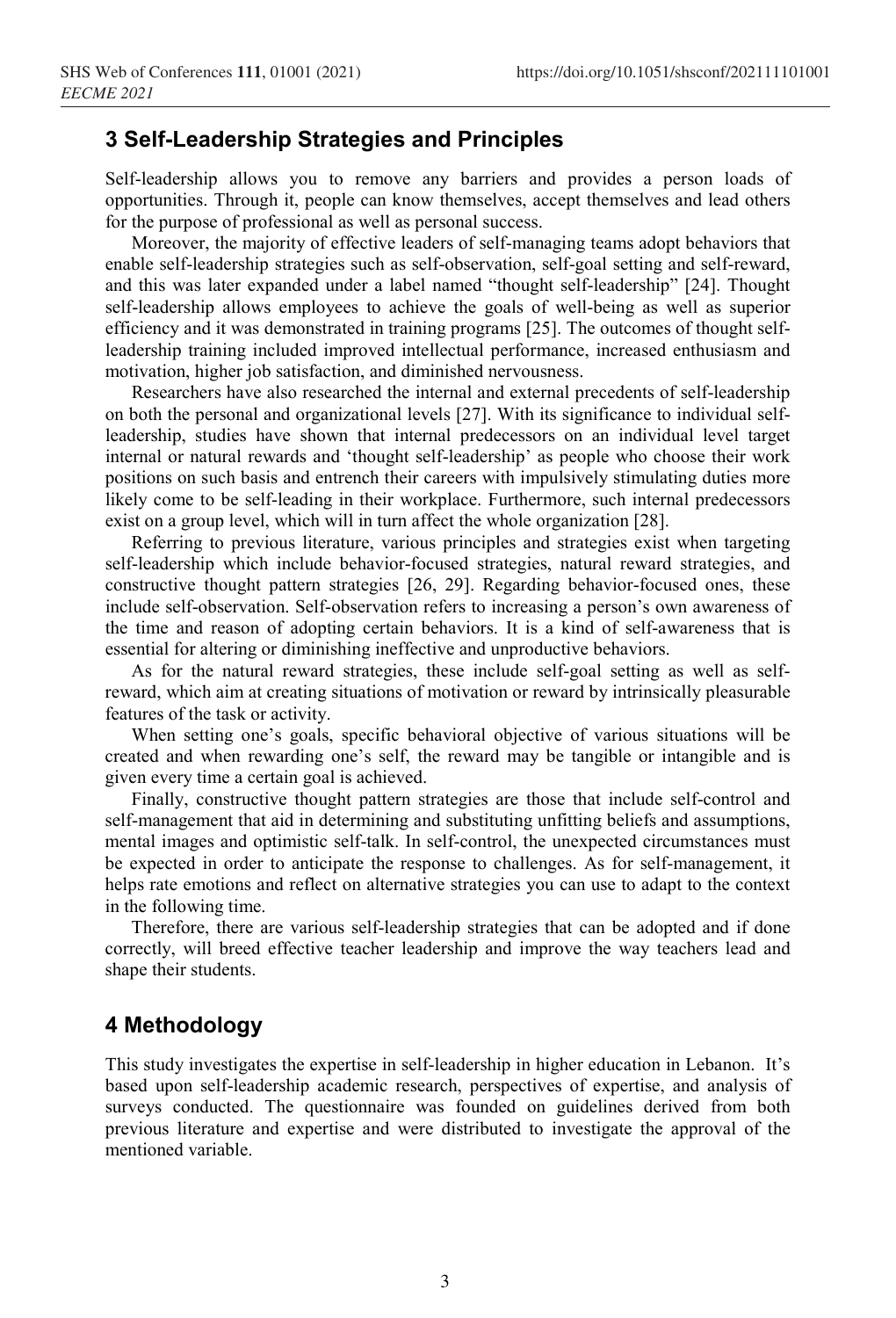#### **4.1 Research Tool**

Based on an extensive review of the literature of self-leadership, a questionnaire consisting of 34 items was adopted. The survey instrument consisted of two sections: A and B. Section A, consisting of 25 items, requested participants to identify the characteristics of selfleadership enjoyed by them through their own lens. Section B consisting of 9 items, requested respondents to identify barriers that inhibited them from practicing selfleadership. A Five-point Likert scale was used to rank participants' responses. Response choices were: 1=Strongly Disagree, 2=Disagree, 3=Agree, 4=Strongly Agree.

#### **4.2 Data Analysis**

The feedback from the respondents had been analyzed using SPSS v.18. In order to analyze the data, a relative index analysis was adopted in order to rank variables based on their perceived significance. This index is computed using the below formula:

$$
RI = \sum \frac{W}{A \times N} \tag{1}
$$

W – The weight given by respondent on a scale from 1 to 5.

A –The highest weight given.

N – The total number of participants (sample size).

According to Akadiri (30), five important levels are transformed from RI values: high  $(0.8 \leq R$ I < 1), high medium (H–M) ( $0.6 \leq R$ I < 0.8), medium (M) ( $0.4 \leq R$ II < 0.6), medium-low (M-L) (0.2  $\leq$  RII  $<$  0.4) and low (L) (0  $\leq$  RII  $<$  0.2).

| Values                  | Importance  |  |  |
|-------------------------|-------------|--|--|
| $0.8 <$ RII $\leq 1$    | High        |  |  |
| $0.6 \leq RII \leq 0.8$ | Medium-High |  |  |
| $0.4 \leq RII \leq 0.6$ | Medium      |  |  |
| $0.2 \leq RII \leq 0.4$ | Low-Medium  |  |  |
| 0 < RII < 0.2           | $-0W$       |  |  |

**Table 1**. Analysis of Relative Importance Index Values adopted from Akadiri [30].

# **5 Results and Discussions**

Based on the results of the questionnaire gathered, 46 of the respondents were females and 54 were males, of which, 18 respondents are Full-time Professors, 30 Associate Professors, 25 have PhD and 27 have a Master's Degree as their highest educational level. As for the ages of respondents, 17 are older than 20 years and 40 have between 11-20 years of working experience. From these, 24 respondents belong to universities established for 15- 20 years, 34 belong to those established for 16-26 years, 14 belong to respondents 27-40 years, and 28 respondents belong to those established since more than 40 years.

According to Table 2, the characteristics were chosen by the majority of university academics. Based on the results of the Ranking Importance Index technique, we can say that the highest-ranking factor when determining self-leadership refers to the ability to learn from past mistakes and experiences, followed by self-confidence, in which the academics believe in themselves and finally responsibility held for actions performed and respondents' accountability. Each of these elements had high importance in self-leadership with indices greater than or equal to 0.93.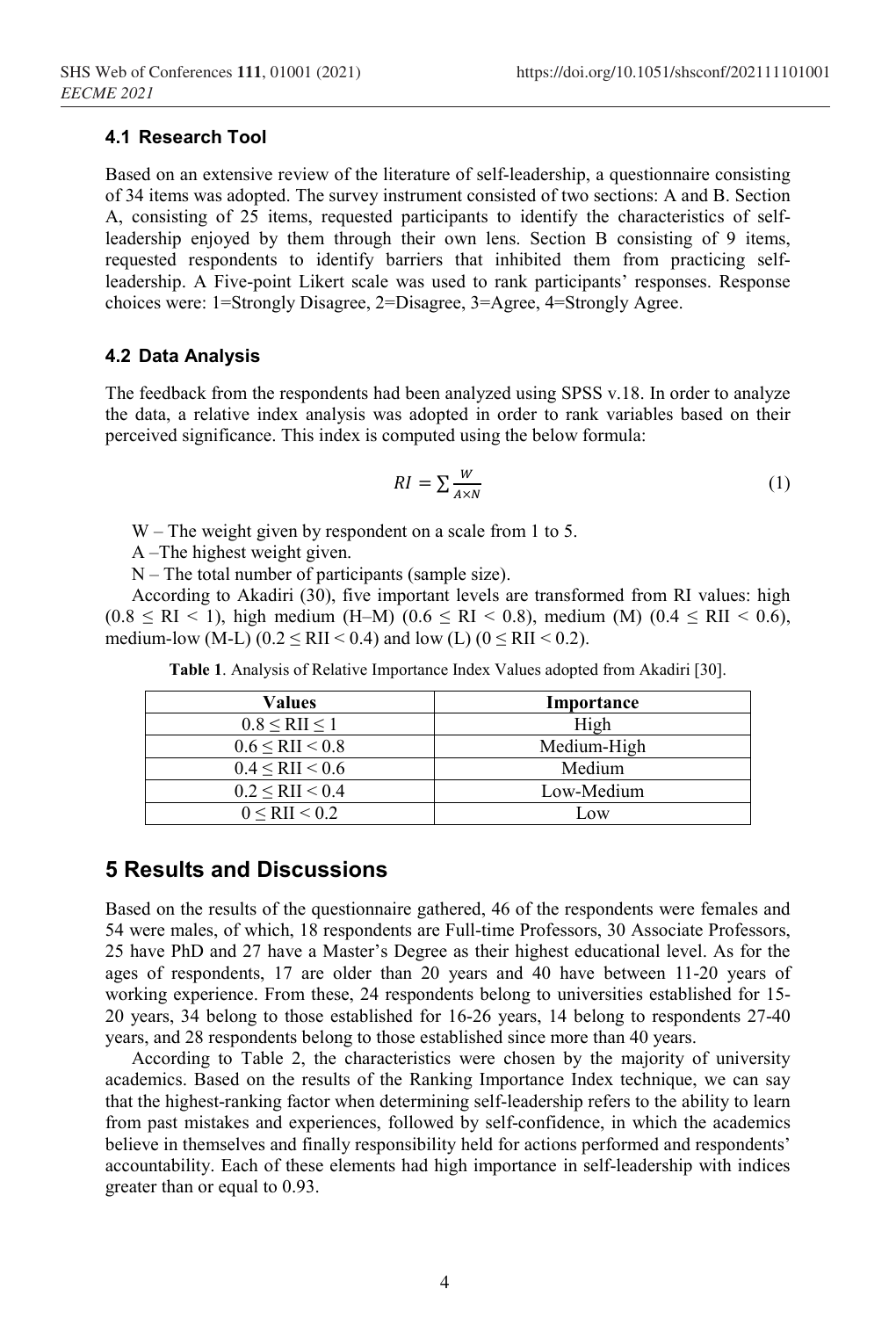| Question                                                                                                                                                                                                                                                  | <b>Question</b> | Rank | <b>RII</b> | RII-Level       |
|-----------------------------------------------------------------------------------------------------------------------------------------------------------------------------------------------------------------------------------------------------------|-----------------|------|------------|-----------------|
| I learn from the past: I learn from my mistakes and the<br>difficulties I've faced in the past.                                                                                                                                                           | 25              | 1    | 0.97       | High            |
| I trust myself and believe in myself.                                                                                                                                                                                                                     | 2               | 2    | 0.94       | High            |
| I am completely responsible for my decisions and reactions,                                                                                                                                                                                               |                 |      |            |                 |
| and I hold myself accountable for them. I do not hold others<br>responsible for my actions.                                                                                                                                                               | $\overline{4}$  | 3    | 0.93       | High            |
| I have a high level of reputation with others, and they trust<br>me.                                                                                                                                                                                      | 3               | 4    | 0.93       | High            |
| I have a set of simple beliefs and values that guide my actions<br>in my life, which makes it easy for me to gain others' trust.                                                                                                                          | 1               | 5    | 0.92       | High            |
| I am a lifelong learner who aims to develop my knowledge<br>and skills in a number of fields.                                                                                                                                                             | 21              | 6    | 0.92       | High            |
| In all aspects of my life, I work hard to get to know myself<br>and grow self-awareness.                                                                                                                                                                  | 5               | 7    | 0.91       | High            |
| I value a servant's heart as well as a high level of humility.                                                                                                                                                                                            | 23              | 8    | 0.90       | High            |
| I have a lot of patience and will not give up in the face of a<br>difficult mission.                                                                                                                                                                      | 16              | 9    | 0.89       | High            |
| I set simple (short-term) goals for myself and work toward<br>them.                                                                                                                                                                                       | 9               | 10   | 0.89       | High            |
| I try my hardest to improve my intelligence in all areas:<br>psychological, linguistic, mathematical, and so on                                                                                                                                           | 6               | 11   | 0.88       | High            |
| I make a priority list for my tasks (based on their value and<br>necessity) and stick to it.                                                                                                                                                              | 10              | 12   | 0.88       | High            |
| For all aspects of my life, I think and make long-term plans.                                                                                                                                                                                             | 11              | 13   | 0.87       | High            |
| I am concerned about my physical and mental well-being.                                                                                                                                                                                                   | 8               | 14   | 0.86       | High            |
| I let go of any behaviors that might be impeding my progress<br>in life and replace them with those that will assist me in<br>achieving it.                                                                                                               | 12              | 15   | 0.86       | High            |
| I use my money wisely and in accordance with my financial<br>capabilities (I don't waste money and don't care to be<br>courteous in front of others).                                                                                                     | 7               | 16   | 0.85       | High            |
| Despite some past mistakes and a few doubts about the future,<br>I speak positively to myself.                                                                                                                                                            | 19              | 17   | 0.85       | High            |
| I know how to ignore or deal with material negative<br>energy. Furthermore, I am capable of controlling my<br>surroundings in order to inspire myself and strengthen my<br>positive behaviors.                                                            | 22              | 18   | 0.85       | High            |
| I examine and assess my actions on a regular basis in order to<br>change it.                                                                                                                                                                              | 13              | 19   | 0.84       | High            |
| I push myself to leave my comfort zone, so I don't hesitate to<br>take on new responsibilities or difficult tasks, even though I<br>don't think I'm up to the task (such as lack of some skills).                                                         | 24              | 20   | 0.84       | High            |
| I make it a point to surround myself with optimistic, effective<br>people who encourage and motivate me. I stay away from<br>people who want to stop anyone from doing what they want<br>and who have no regard for the worth of something                | 17              | 21   | 0.82       | High            |
| I set aside time for reflection and contemplation on occasion<br>in order to represent my areas of strength and weakness.                                                                                                                                 | 20              | 22   | 0.82       | High            |
| I use a self-rewarding technique in which I reward myself<br>when I put in a lot of work on a task or accomplish a<br>significant goal.                                                                                                                   | 14              | 23   | 0.79       | Medium-<br>High |
| I create visual representations of what performance looks like<br>for a specific task that I plan to complete in the future (I view<br>details for carrying the task and envision results prior to<br>inception).                                         | 18              | 24   | 0.79       | Medium-<br>High |
| When I struggle to complete a task or realize that I am not<br>putting in the required effort for a task, I often resort to self-<br>punishment. In this scenario, I deprive myself of activities that<br>I enjoy (and/or use a self-criticism strategy). | 15              | 25   | 0.59       | Medium          |

|  |  | Table 2. Ranking of Relative Importance Index for Self-Leadership Characteristics. |
|--|--|------------------------------------------------------------------------------------|
|--|--|------------------------------------------------------------------------------------|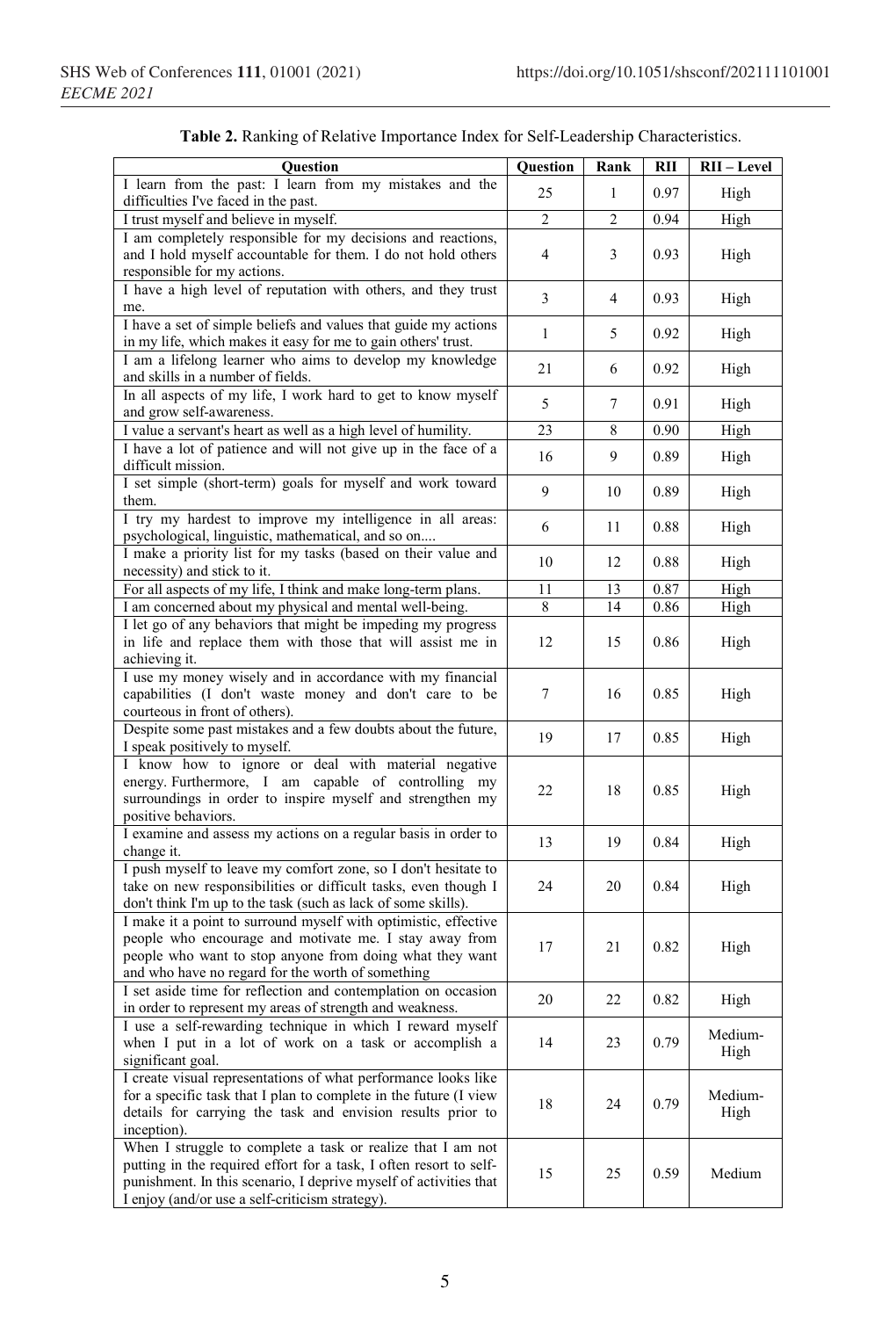The factor with least ranking represents self-punishment, which has been seen to be rarely used by respondents and thus have a medium importance in self-leadership for academics responding, with an index of 0.59. Therefore, based on the forgoing, it can be concluded that only 22 out of 25 self-leadership characteristics listed in table 2 enjoyed by the majority of RII High level. However, the comparison between two 8 top characteristics shows that responses of participants may sometimes lack objectivity and certainty.

Referring to the below table (Table 3), the most perceived barrier rated by respondents refers to the insufficient financial capital to apply self-leadership, having an index of 0.77 showing a medium to high importance level. Similarly, all the other questions show a medium to high importance having an index ranging from 0.72 to 0.75. The least perceived obstacle was related to personal difficulties as the ranking index equals to 0.6 showing a medium importance when applying these practices. However, the obstacle that was highly ranked, being insufficient financial capital, proves that respondents lack a clear understanding of what the concept of self-leadership is and how it is applied.

| <b>Ouestion</b>                                                                                                        | <b>Question</b><br>Number | Rank           | RH   | $RII - Level$ |
|------------------------------------------------------------------------------------------------------------------------|---------------------------|----------------|------|---------------|
| Insufficient financial capital                                                                                         | 5                         | 1              | 0.77 | Medium - High |
| Incentives are scarce.                                                                                                 | 9                         | $\mathfrak{D}$ | 0.75 | Medium - High |
| These ideas seem impractical in light of the<br>country's political instability.                                       | 7                         | 3              | 0.73 | Medium - High |
| Stakeholders are<br>unconvinced<br>this<br>by<br>definition.                                                           | 8                         | 4              | 0.73 | Medium - High |
| Administrative duties are stressful on a regular<br>basis.                                                             | 1                         | 5              | 0.72 | Medium - High |
| Insufficient university preparation or on-the-job<br>training                                                          | $\mathfrak{D}$            | 6              | 0.72 | Medium - High |
| This idea, in my opinion, has little to do with<br>increasing the competitiveness of higher<br>education institutions. | 4                         | 7              | 0.72 | Medium - High |
| A scarcity of time.                                                                                                    | 6                         | 8              | 0.72 | Medium - High |
| Personal difficulties.                                                                                                 | 3                         | 9              | 0.60 | Medium        |

**Table 3.** Ranking the Barriers of Applying Self-Leadership in Higher Education Perceived by Academics.

# **6 Conclusion**

The study was conducted for the purpose of understanding the level of awareness and application of self-leadership in the Lebanese higher education institutions. It showed a positive overall view of self-leadership as demonstrated and exercised by the sample of university academics in Lebanon. However, a contradiction lies amongst the responses of participants that indicated their elusive understanding of the concept. So, without a clear understanding of self-leadership, it cannot be utilized to the maximum.

Moreover, when asked about the challenges or barriers that were preventing academics from learning and exercising self-leadership, a large number of those were identified and are of great importance. The majority of them believe that the lack of financial resources inhibits them from acquiring self-leadership skills, thus, it can be inferred of their vague understanding of the concept in the first place, in addition to the fact that they didn't see its effect on the productivity of the institution. This, however, refutes the self-leadership literature which claim that certain practices related to developing self-leadership skills are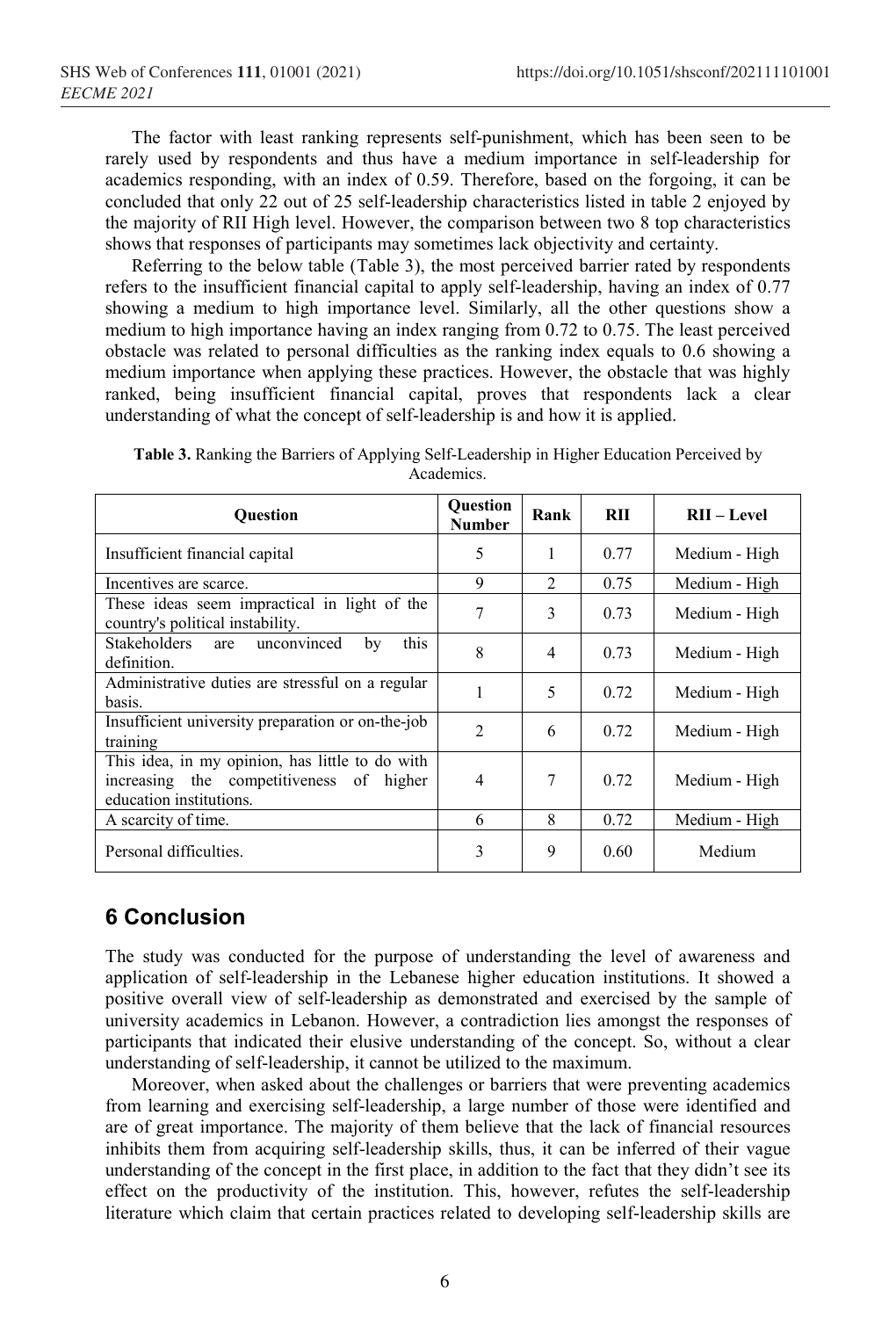either affordable or free of charge and emphasize the significance of applying such strategies in order to guide others and impact their performance.

Furthermore, in reference to the responses and finding of the study, it allows the inference that training providers, colleges and universities, and stakeholders in general might not place the suitable value on the principle of self-leadership where participants stated that the reason behind their inability to become self-leaders is the lack of training and preparation done by the university. Moreover, it can be concluded that universities do not exert the needed effort to provide the needed understanding on self-leadership. The previously mentioned barriers must be taken into account when recommending university scholars to lead themselves before they lead others.

Further studies ought to target a wider and more diverse sample of university academics from various Lebanese universities and colleges. This is essential in order to gather a more detailed understanding on the views regarding practices of self-leadership. Recommendations include that academics improve their understanding of the concept and its benefits and the ways they can apply it on their own even without training from the employing higher educational institution. It can be achieved by reading books, articles, blogs on self-leadership or forming communities to share information about such concept. It can also be supported with the universities' efforts to enroll its academics in training classes or courses, to hold conferences by providing the experience of famous leaders with self-leadership, or build personal or even professional learning networks – PLNs, that can help improve productivity of their employees and thus reach their goals faster, based in their budgets.

# **References**

- 1. A. Caliskan, C. Zhu, Exploring Young Level Academic Leadership, LEAD2 Paper 4, 1- 12 (2020)
- 2. A. Mastrangelo, E.R. Eddy, S.J Lorenzet, The Relationship Between Enduring Leadership and Organizational Performance, Leadership & Organization Development, 590-604 (2014)
- 3. M.G. Goldsby, E. A. Goldsby, C. B. Neck, C.P. Neck, R. Mathews, Self-Leadership: A Four Decade Review of the Literature and Trainings, Administrative Sciences, 1-21 (2021)
- 4. S.R. Shah, The Significance of Teacher Leadership in TESOL: A Theoretical Perspective, Arab World English Journal, 240-258 (2017)
- 5. S. Konuki, Self-Leadership Behaviors as Predictor of Teachers' Taking Initiative, European Journal of Education Studies, 650-667 (2017)
- 6. Z. A. Khan, A. Nawaz, I. Khan, Leadership Theories and Styles: A Literature Review, Journal of Resources Development and Management (2016)
- 7. K. Katarzyna, The Role of a Leader in Stimulating Innovation in an Organization, Administrative Sciences (2020)
- 8. D. Onley, How Leaders Can Make Better Decisions, SHRM, (2019). [https://www.shrm.org](https://www.shrm.org/)
- 9. M. Browning, Self-Leadership: Why It Matters, International Journal of Business and Social Science, 14-18 (2018)
- 10. T. Hunt, L. Fedynich, Leadership: Past, Present, and Future: An Evolution of an Idea, Journal of Arts & Humanities, 20-26, 2018
- 11.Indeed Editorial Team, Coercive Leadership: Concepts, Advantages and How to Use It. Indeed Career Guide (2021), [https://www.indeed.com/career-advice/career](https://www.indeed.com/career-advice/career-development/coercive-leadership)[development/coercive-leadership](https://www.indeed.com/career-advice/career-development/coercive-leadership)